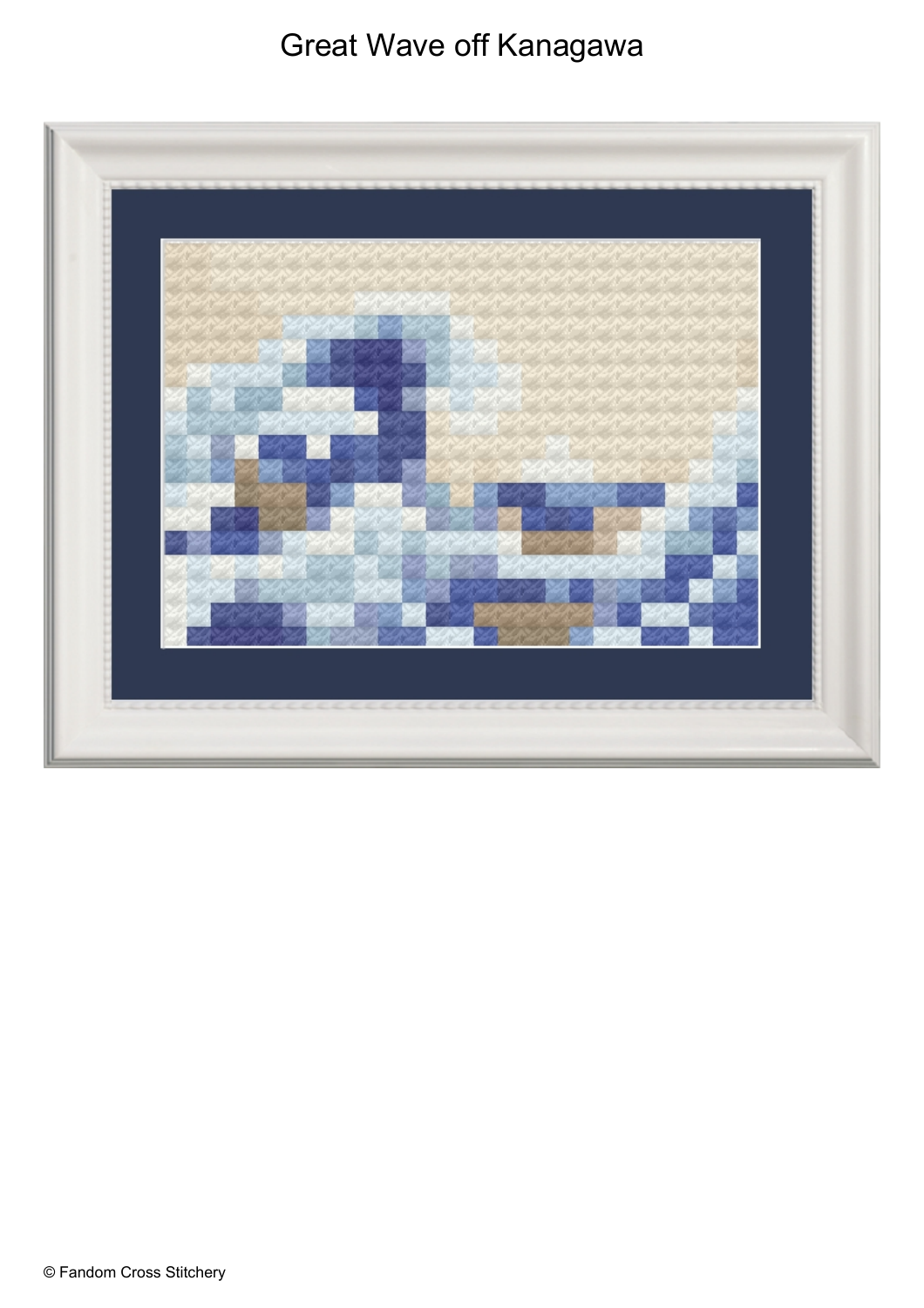## **Great Wave off Kanagawa**